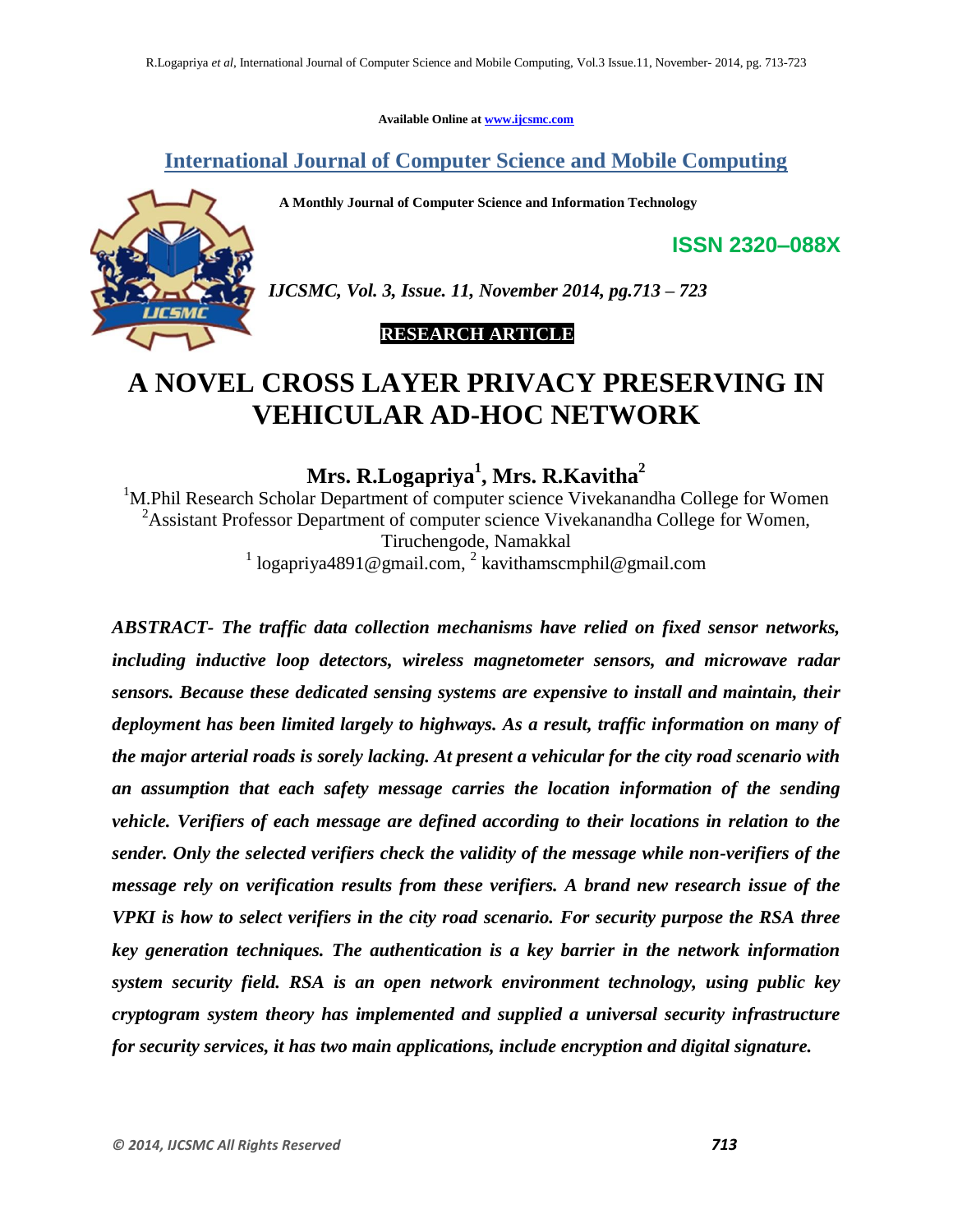### **NOVEL TRAFFIC MONITORING SYSTEM**

### **Introduction**

Proposed a novel traffic monitoring system design based on the concept of virtual trip lines (VTLs) and experimentally evaluate its feasibility. Virtual trip lines are geographic markers stored in the mobile phone client, which trigger a position and speed update when a probe vehicle trajectory intersects a trip line. Through privacy-aware placement of these trip lines, clients need not rely on a trustworthy server. The system is designed for GPS-enabled cell phones to enable rapid software deployment to a large and increasing number of programmable smart phones.

Here present a cooperative message authentication protocol (VPKI) for the city road scenario with an assumption that each safety message carries the location information of the sending vehicle. Verifiers of each message are defined according to their locations in relation to the sender. Only the selected verifiers check the validity of the message while non-verifiers of the message rely on verification results from these verifiers.

The security purpose it provide triple key generation techniques. The authentication is a key barrier in the network information system security field. That Crypto technique is an open network environment technology, using public key cryptogram system theory has implemented and supplied a universal security infrastructure for security services, it has two main applications, include encryption and digital signature. Along with the modern times autoimmunization improvements, a great deal of no face-to-face electronic trades are increasing. A veracity, and security, and practicable automatic personal identification are even more highly demanded and required in our life.

Traffic monitoring using GPS-equipped vehicles raises significant privacy concerns, because the external traffic monitoring entity acquires fine-grained movement traces of the probe vehicle drivers. These location traces might reveal sensitive places that drivers have visited, from which, for example, medical conditions, political affiliations, traffic violations, or potential involvement in traffic accidents could be inferred. Traffic monitoring does not need to rely on individuals or personal information, only on the aggregated statistics from a large number of probe vehicles.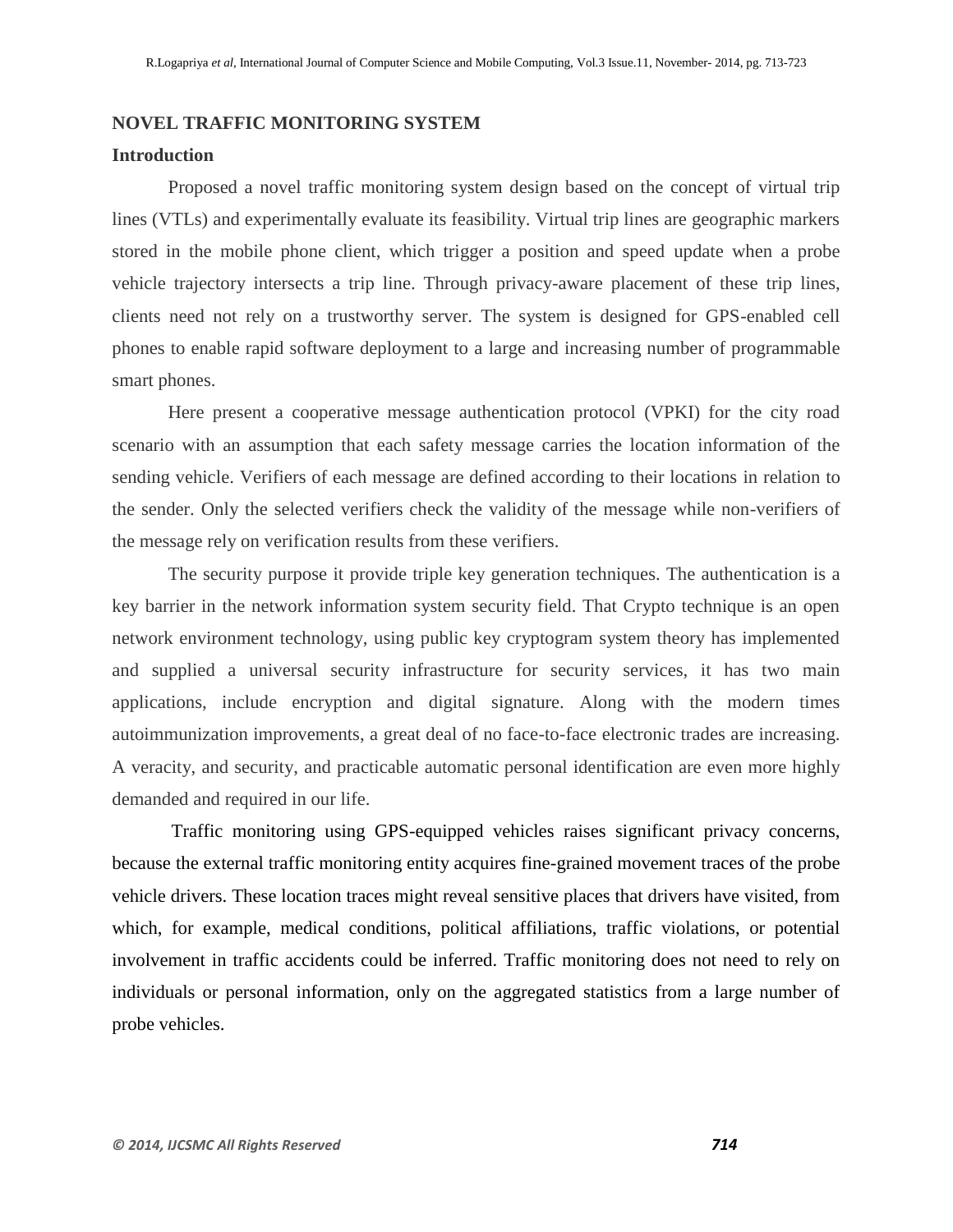### **VIRTUAL TRIP LINE CONCEPT**

The traffic monitoring system builds on the novel concept of virtual trip lines and the notion of separating the communication and traffic monitoring responsibilities. A virtual trip line (VTL) is a line in geographic space that, when crossed, triggers a client's location update to the traffic monitoring server.

More specifically, it is defined by  $[id; x1; y1; x2; y2; d]$ :

Where id, is the trip line ID,  $x1$ ,  $y1$ ,  $x2$ , and  $y2$  are the  $(x; y)$  coordinates of two line endpoints, and d is a default direction vector(e.g., N-S or E-W). When a vehicle traverses the trip line its location update comprises time, trip line ID, speed, and the direction of crossing. The trip lines are regenerated and stored in clients. To check any crossings, here set the sampling period of a single-chip GPS/A-GPS module in each Smartphone and retrieve the position readings.

Virtual trip lines control disclosure of location updates by sampling in space rather than sampling in time, since clients generate updates at predefined geographic locations, compared to sending updates at periodic time intervals. Through careful placement of trip lines the system can thus better manage data quality and privacy than through a uniform sampling interval. In addition, the ability to store trip lines on the clients can reduce the dependency on trustworthy infrastructure for coordination.

# **TRAFFIC MONITORING WITH VIRTUAL TRIP LINES**

Here introduce the concept of virtual trip lines for privacy-preserving monitoring and describe two architectures that embody it. The first architecture seeks to provide probabilistic privacy guarantees with virtual trip lines.

### **Design Goals**

To achieve both high quality traffic information and strong privacy protection in this traffic monitoring system. There exists an inherent tradeoff between these requirements, since privacy-enhancing technologies such as spatial cloaking reduce accuracy of traffic monitoring.

# **Privacy**

The privacy protection by design so that the compromise of a single entity, even by an insider at the service provider, does not allow identifying or tracking users. Data Integrity. The system should not allow adversaries to insert spoofed data, which would reduce the data quality of traffic information. This is especially challenging because it conflicts with the desire for anonymity.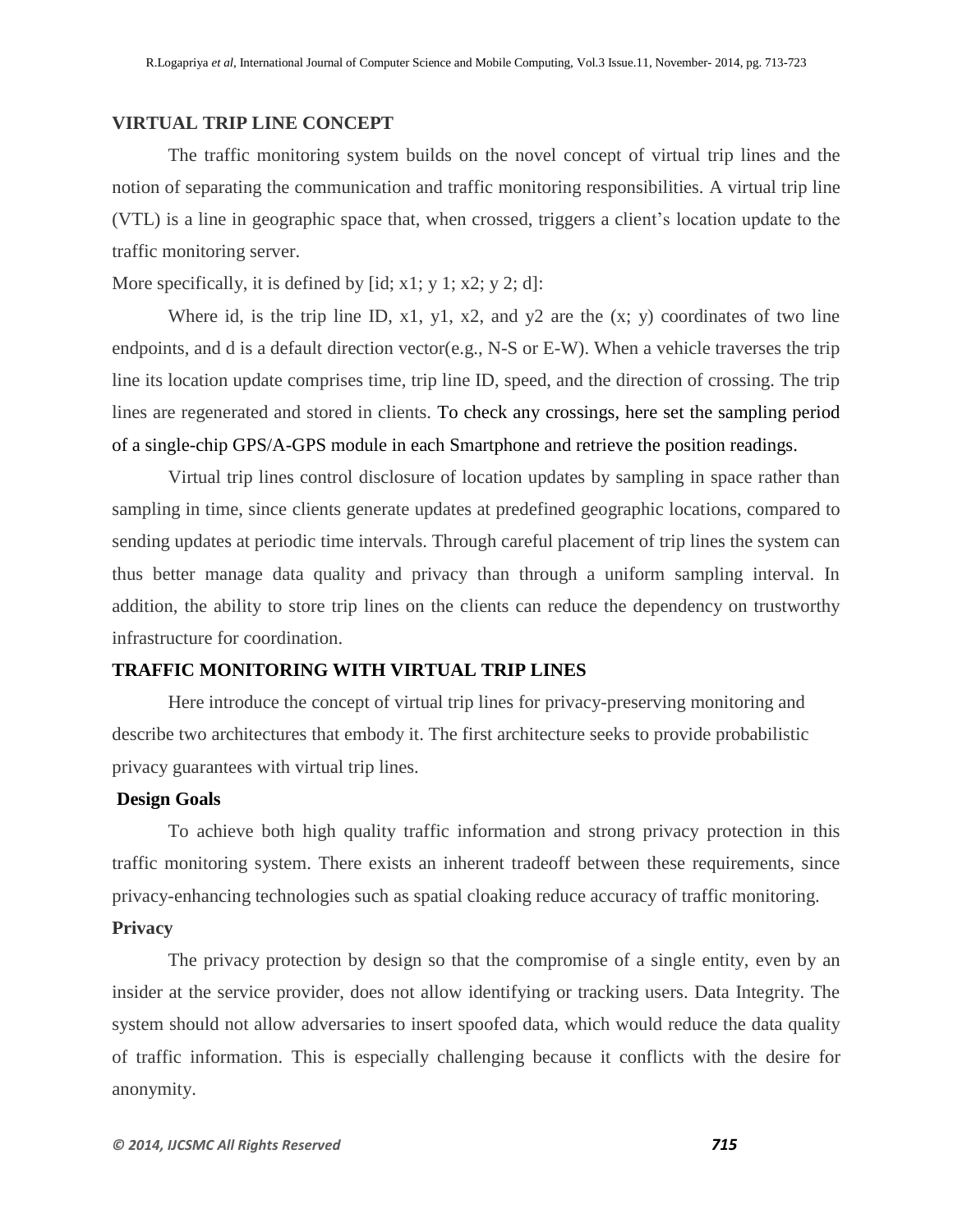### **Smartphone Client**

The client software must cope with the resource constraints of current smart phone platforms. One may expect, however, that a privacy-preserving design motivates more users to participate in such a system, which would improve the quality of traffic information.

### **NETWORK FORMATION**

Here, used ns2 simulator on Linux machine. Because, it focuses on the link stability and route lifetime, no route overhead was considered in our simulation. In 3000 X 500 m<sup>2</sup> area, mobile nodes exist. Here used square area to increase average hop length of a route with relatively small nodes. Every mobile node is moving based on mobility data files that were generated by mobility generator module. The transmission range is fixed at 250 units. 20 nodes of them have destinations and try finding routes to their destination nodes.

### **ELLIPTICAL CURVE CRYPTOGRAPHY ALGORITHM**

#### **Packet forwarding**

It capture the transfer message packet from nodes which wand to send the data and it retrieve the packet source and destination address. After gathering the both address it take this next hop address from that packet then it check this next hop address to its network neighbor list which has high performance from existing evaluation. If this next hop is present in the neighbor list it simple transfer packet to next hop otherwise it simple delete the packet from its network.

### **Elliptical curve cryptography**

Public-key cryptography is based on the intractability of certain mathematical problems. Early public-key systems are secure assuming that it is difficult to factor a large integer composed of two or more large prime factors. For elliptic-curve-based protocols, it is assumed that finding the discrete logarithm of a random elliptic curve element with respect to a publicly known base point is infeasible - this is the "elliptic curve discrete logarithm problem" or ECDLP. The entire security of ECC depends on the ability to compute a point multiplication and the inability to compute the multiplicand given the original and product points. The size of the elliptic curve determines the difficulty of the problem.

The primary benefit promised by ECC is a smaller key size, reducing storage and transmission requirements, i.e. that an elliptic curve group could provide the same level of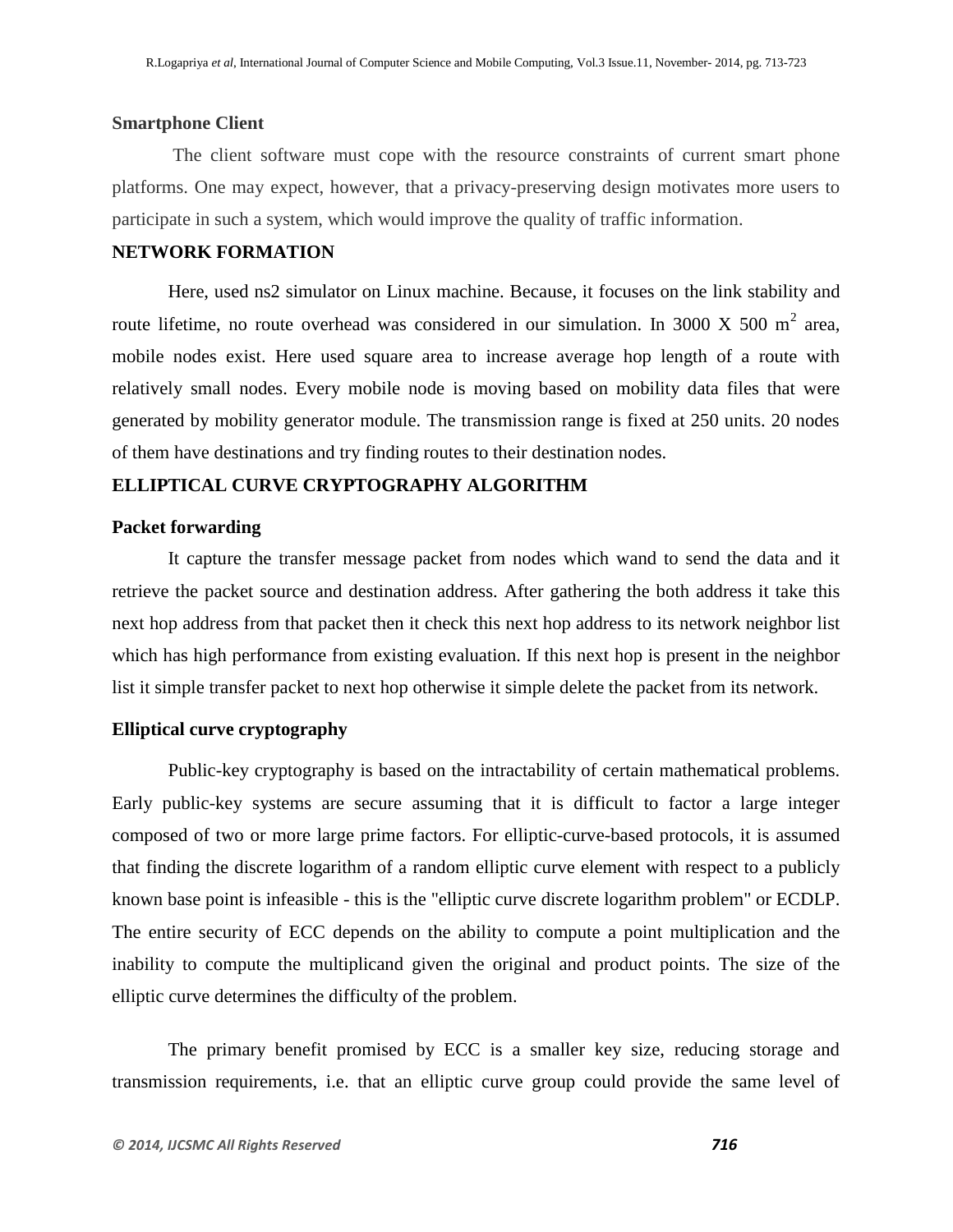security afforded by an RSA-based system with a large modulus and correspondingly larger key—e.g., a 256-bit ECC public key should provide comparable security to a 3072-bit RSA public key For current cryptographic purposes, an *elliptic curve* is a plane curve which consists of the points satisfying the equation

$$
y^2 = x^3 + ax + b,
$$

### **Key Generation**

Key generation is an important part where we have to generate both public key and private key. The sender will be encrypting the message with receiver's public key and the receiver will decrypt its private key. Now, it have to select a number's' d within the range of 'n'. Using the following equation we can generate the public key

$$
Q = d * P
$$

'Q' is the public key and 'd' is the private key. 'd' is the random number that it have selected within the range of ( 1 to n-1 ). P is the point on the curve.

Let 'm' be the message are sending. It have to represent this message on the curve. These have in-depth implementation details. All the advance research on ECC is done by a company called certicom. Consider *'m'* has the point *'M'* on the curve *'E'.* Randomly select 'k' from [1 - (n-1)]. Two cipher texts will be generated let it be **C1** and **C2.**

$$
C1 = k^*P
$$

$$
C2 = M + k^*Q
$$

$$
M = C2 - d^*C1
$$

It have to get back the message 'm' that was send to us, M is the original message that it have send.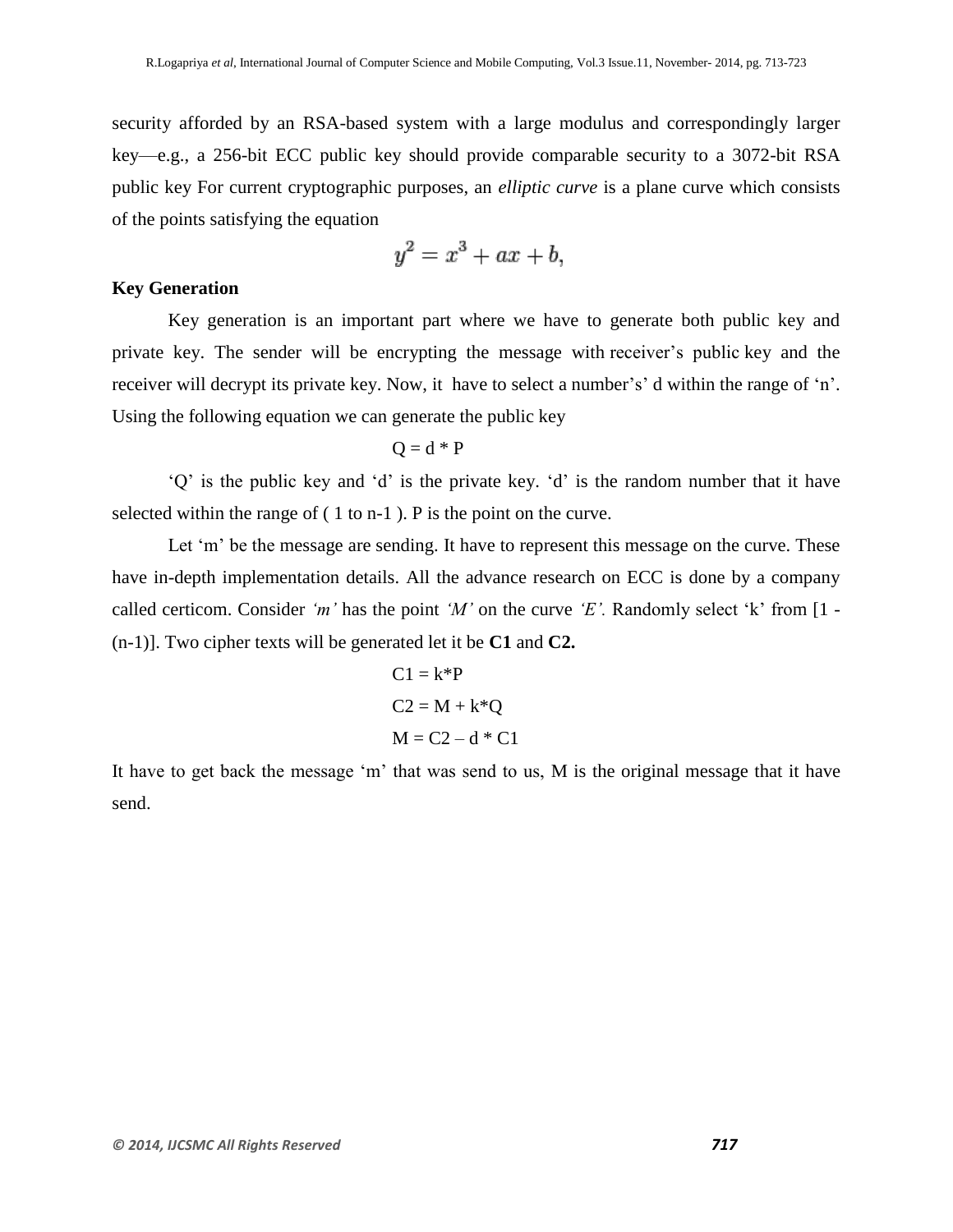# **EXPERIMENT AND RESULTS**

# **Network Formed**

| $\checkmark$                                                                                                                                                                                                                                                                                                                                                                                                                                 |                        |          | nam: /root/vanet/out_files/out.nam |            |                                             |                                          |                  | $=$ $=$ $ $<br>36       |
|----------------------------------------------------------------------------------------------------------------------------------------------------------------------------------------------------------------------------------------------------------------------------------------------------------------------------------------------------------------------------------------------------------------------------------------------|------------------------|----------|------------------------------------|------------|---------------------------------------------|------------------------------------------|------------------|-------------------------|
| <b>File</b>                                                                                                                                                                                                                                                                                                                                                                                                                                  | Views                  | Analysis | /root/vanet/out files/out.nam      |            |                                             |                                          |                  |                         |
|                                                                                                                                                                                                                                                                                                                                                                                                                                              | $\blacktriangleleft$   |          |                                    |            |                                             | $\blacktriangleright\blacktriangleright$ | 0.544000         | Step: $2.0ms$           |
| $\bigoplus$<br>☜<br>$\begin{array}{ c c c }\hline \rule{0pt}{16pt} \text{0.5cm}\\ \hline \rule{0pt}{16pt} \text{0.5cm}\\ \hline \rule{0pt}{16pt} \text{0.5cm}\\ \hline \rule{0pt}{16pt} \text{0.5cm}\\ \hline \rule{0pt}{16pt} \text{0.5cm}\\ \hline \rule{0pt}{16pt} \text{0.5cm}\\ \hline \rule{0pt}{16pt} \text{0.5cm}\\ \hline \rule{0pt}{16pt} \text{0.5cm}\\ \hline \rule{0pt}{16pt} \text{0.5cm}\\ \hline \rule{0pt}{16pt} \text{0.5$ | 冈                      |          |                                    | 202122     | 讇<br><b>Baratt</b> :                        |                                          |                  | T D                     |
|                                                                                                                                                                                                                                                                                                                                                                                                                                              | $\frac{\text{max}}{1}$ |          |                                    | . <b>.</b> | $1 - 1 - 1$<br><b>TELEST</b><br>$1 + 1 + 1$ | <b>TELEVISION</b>                        | <b>TELESCOPE</b> |                         |
| Ħ                                                                                                                                                                                                                                                                                                                                                                                                                                            | ⊠                      |          |                                    |            |                                             |                                          |                  | 五平                      |
|                                                                                                                                                                                                                                                                                                                                                                                                                                              |                        |          |                                    |            |                                             |                                          | Œ                | Wed Nov 12<br>$6:18$ PM |

Experimental results shows that the networks formed and road side units are created for vehicular network. Road side edges and borders are initiated and it is specified in the following simulation results as shown above.

## **Node Communication**



Secured & Privacy preserving scheme is implemented in routing is established and the nodes are communicated.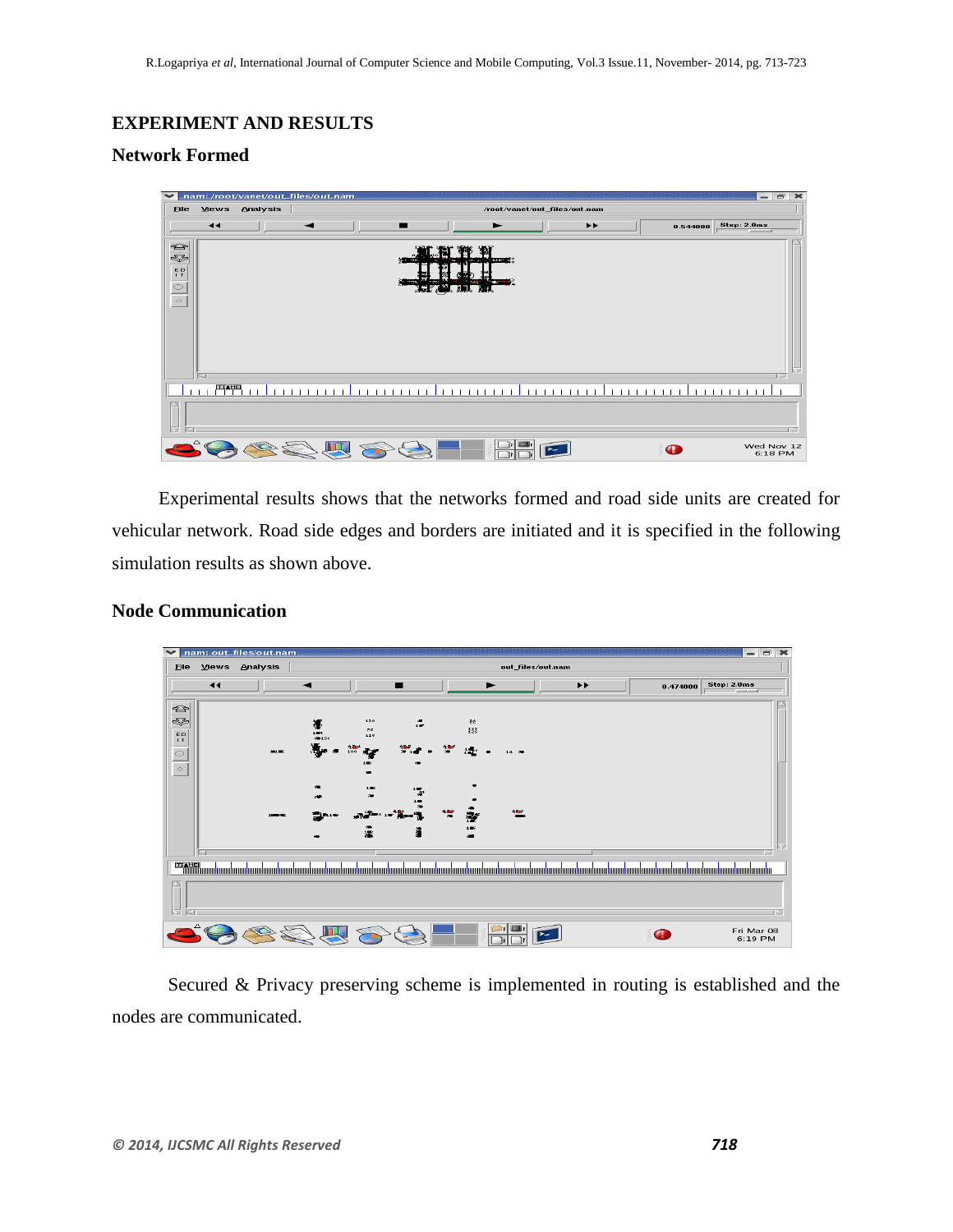# **Node Authentication**



The above graph shows that the Nodes are getting authentication from the agent node for vehicles flow direction**.**

### **Secured File Transmission**



The above graph shows that the secured file transmission has to implemented and pairing keys are distributed and after authentication if it is successful then it will be communicated successfully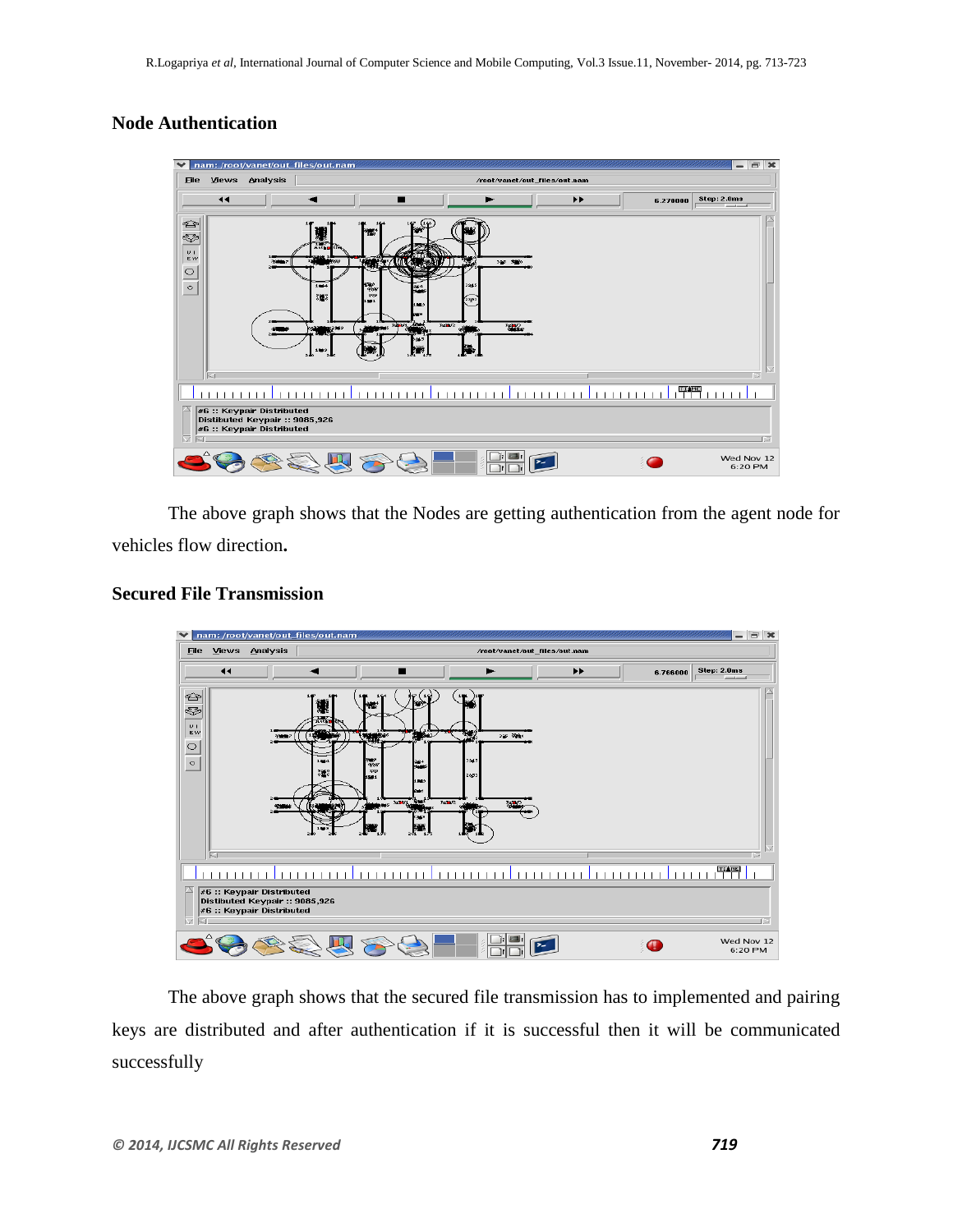### **Number Of Attacker Node Vs Average Dropped Packet**

The Existing System, where number of attacker nodes increases because of that the number of packet dropped also increase. In proposed system, when No of attacker increases which leads to reduces number of packets drop. Hence, proposed system provides strong security than the existing one.



**Fig.1 Number of attacker node Vs Average Dropped packet**

### **Number Of Nodes Vs Average Latency**

Latency means the amount of time a message takes to traverse a system. In a computer network, it is an expression of how much time it takes for a packet of data to get from one designated point to another. It is sometimes measured as the time required for a packet to be returned to its sender. Hence, proposed system is highly efficient than the existing one.



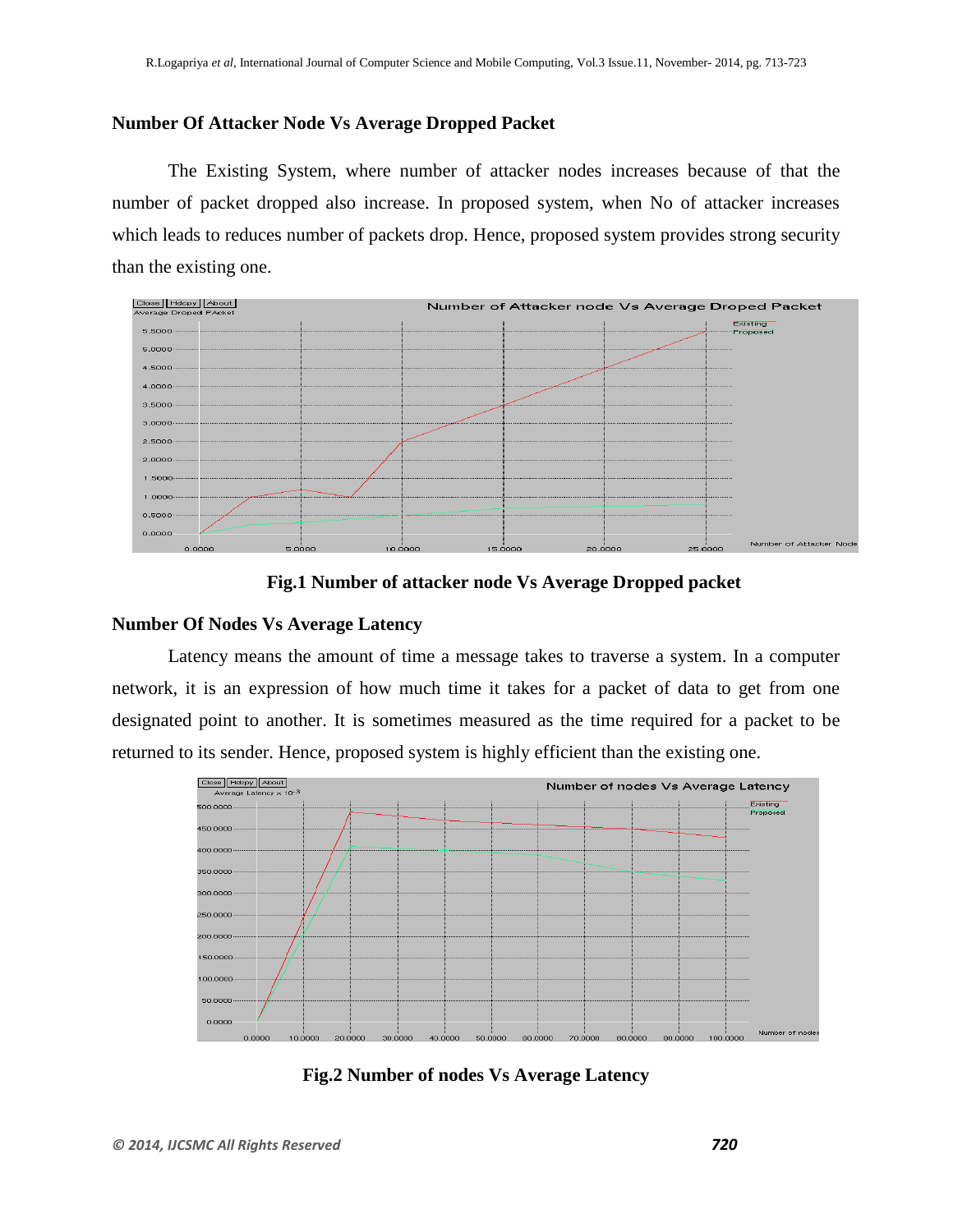### **Number Of Attacker Nodes Vs Average Overhead**

This graph shows that No of Attacker nodes Vs Average overhead compared with the existing and proposed system. From the below graph, shows that in the existing system when number of attacker nodes increase the average overhead also increase. To overcome the existing problem of increasing overhead we implement our proposed system to reduce the overhead when number of attacker node.



**Fig.3 Number of attacker nodes Vs Average over head**

### **No Of Nodes Vs Packet Delivery Ratio**

This graph shows that No of nodes Vs packet delivery ratio compared with the existing and proposed system. From the above graph, it represent proposed System is high in packet delivery ratio when compare to the existing system**.**

**Packet delivery ratio**: the ratio of the number of delivered data packet to the destination. This illustrates the level of delivered data to the destination.

# ∑ **Number of packet receive /** ∑ **Number of packet send.**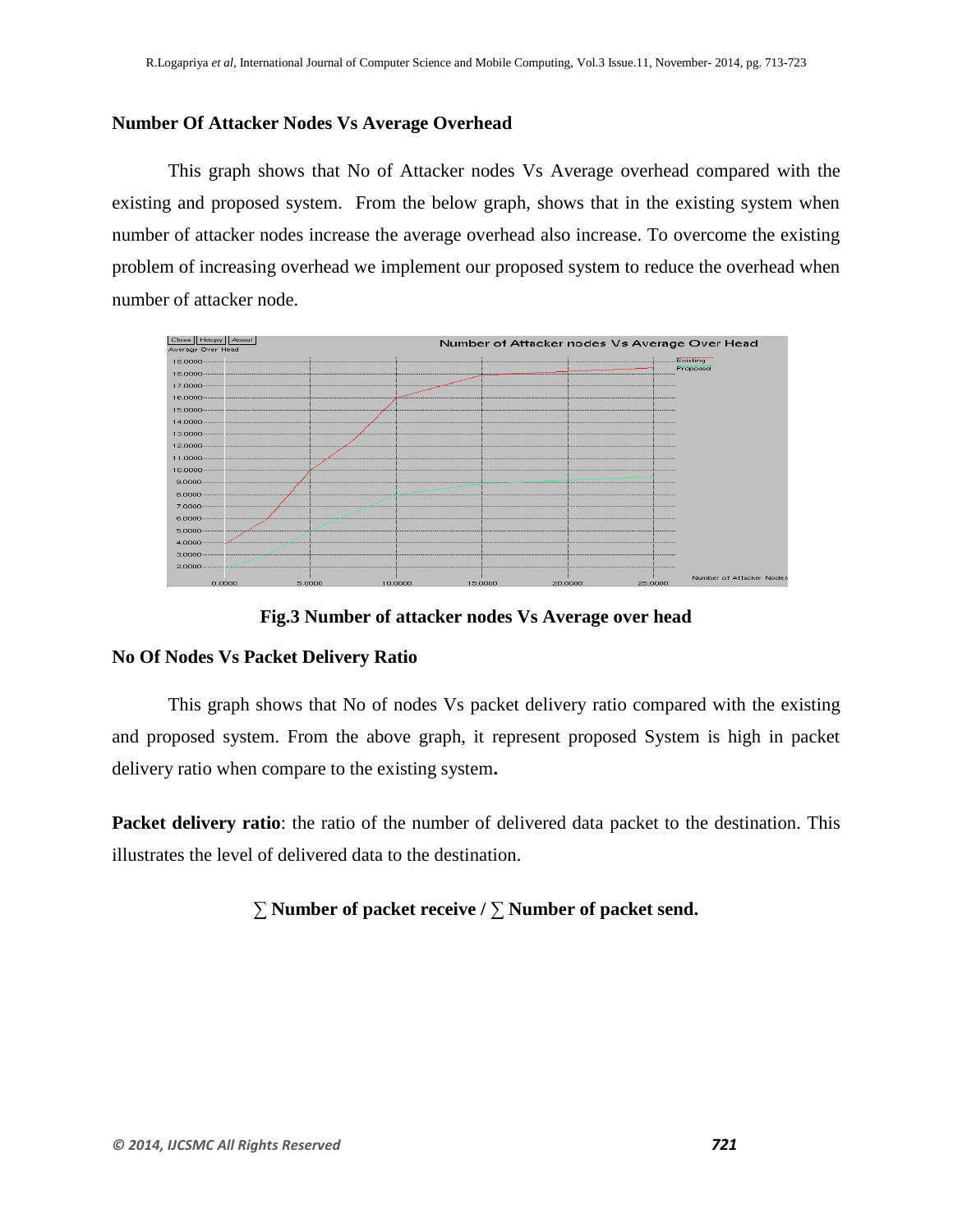

**Fig.4 Number of nodes Vs Packet delivery ratio**

### **CONCLUSION AND FUTURE ENHANCEMENT**

The traffic information on many of the major arterial roads is sorely lacking. A comparison of the efficiencies of three key-management schemes for a VANET has been performed. From the results it has been shown that there is an increase in the efficiency of the system when there is a scheme in place. There is a considerable improvement in the data communication between the nodes after key management techniques have been employed. Out of the three schemes, it is found that the RSA algorithm is found to be the most efficient out of the other algorithm model used in existing. All this has been proved on by simulation on the Network Simulator 2 tool .At critical security areas which are prone to attacks a key management technique is absolutely compulsory. Without it the delivery ratio becomes so less that there is no meaningful data communication possible. This technique can be used in security-sensitive applications like police and government agencies where VANETs are increasingly being used.

Cost effectiveness of the system: It should be said that implementing our proposed system will lead to many solutions of the security problems that are encountered in VANET. Even the system is costly. So an imperative solution of this system and an effective cost management analysis of this system can be a great future research issue. Time delay management: VANET is an excellent discovery in terms of safety related information. If the information send later, i.e. after a good amount of time then it will be useless to have such a system. So reducing time delay should be a prime research topic.